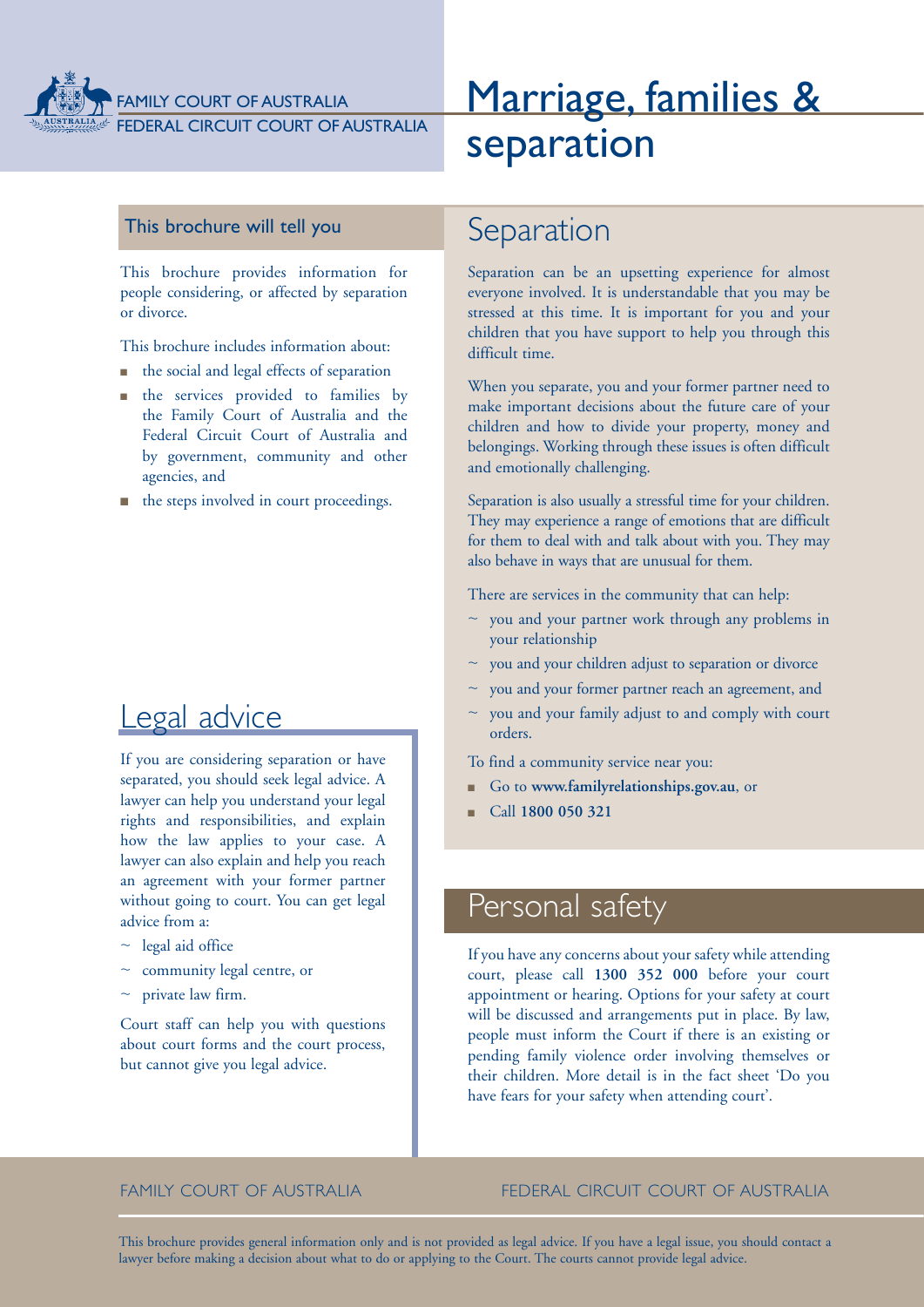## Non-court based family services

People considering separation or divorce, and those affected by it, are encouraged to use services in the community to resolve issues. Community-based services that can help you and your family include:

FAMILY COUNSELLING - a process in which a family counsellor helps people deal with personal and interpersonal issues relating to families, relationships, marriage, separation and divorce.

FAMILY DISPUTE RESOLUTION - a process in which a family dispute resolution practitioner, independent of all the parties, helps people resolve some or all of their disputes with each other during and after separation and divorce.

ARBITRATION – a process in which parties to a dispute present arguments and evidence to an arbitrator, who makes a determination to resolve the dispute. You can get a list of arbitrators from the Australian Institute of Family Law Arbitrators and Mediators (AIFLAM):

- <sup>n</sup> Go to **www.aiflam.org.au**
- <sup>n</sup> or call **02 6246 3758**.

If there is a history of family violence, it may not be appropriate to attend the services listed above. Speak to staff at the agency about your options and the support services that are available.

### Confidentiality in non-court based family services

Generally, what is said during family counselling and family dispute resolution is confidential and cannot be used in court later. There are exceptions; for instance:

- $\sim$  where there is a legal requirement to report a suspicion or risk of child abuse and violence or threats of violence, and
- $\sim$  the Court may order that a family counsellor or family dispute resolution practitioner give evidence of an admission or disclosure of abuse made during a session.

**NOTE**: Meetings, discussions or other exchanges with arbitrators are not confidential, and may be used in court.

## **Reaching** an agreement

## What are the advantages?

Reaching an agreement with your former partner can offer many advantages, such as:

- $\sim$  you make your own decisions
- you greatly reduce the financial and emotional costs of legal proceedings
- your continuing relationship as parents, if you have children, is likely to work better
- $\sim$  you are able to move forward and make a new life for yourself, and
- you may improve communication with your former partner and be better able to resolve disputes in the future.

## Parenting plans

A parenting plan is a written agreement that sets out parenting arrangements for children. Because it is worked out and agreed jointly, you and your former partner do not need to go to court.

Unless the Court orders otherwise, you and your former partner can agree to change a parenting order (made on or after 1 July 2006) by entering into a parenting plan. A parenting plan is not legally enforceable. It is different from a parenting order, which is made by the Court.

For more information about parenting plans and how they work, speak to staff at a community-based service and/or get legal advice.

## Consent orders

A consent order is a written agreement that is approved by the Court. A consent order can cover parenting arrangements for children as well as financial arrangements such as property and spousal or de facto maintenance.

Consent orders have the same legal force as if they had been made by a judicial officer after a court hearing.

You and your former partner can apply for consent orders to be made without going to court. For more information or to get an 'Application for Consent Orders Kit':

- <sup>n</sup> Go to **www.familycourt.gov.au**
- $N_{\text{LWE CHAT}}$  on the website
- <sup>n</sup> call **1300 352 000,** or
- visit your nearest family law registry.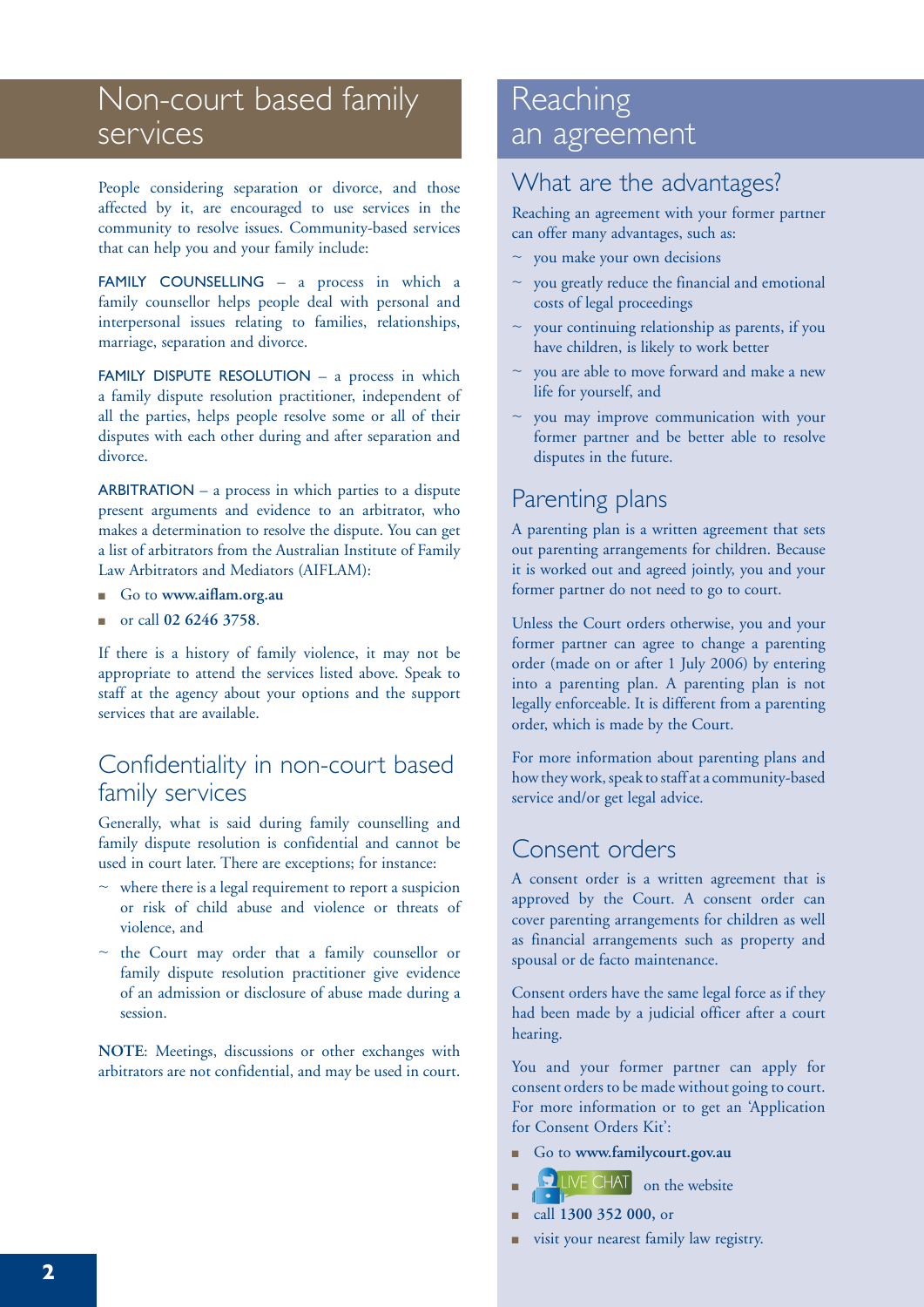## Going to court

If you cannot reach an agreement, you may consider applying to the Court for orders. Going to court is often a stressful time for many people. It can also be expensive and time consuming. However, sometimes it may be the only way to deal with a dispute.

Even when a court application is filed, it is possible to reach an agreement, at any stage, without the need for a court hearing. In fact, a judicial officer is needed to make a final decision in only a very small percentage of cases started in court.

## Compulsory Family Dispute Resolution

Before you apply to the Court for a parenting order, including those seeking changes to an existing parenting order, you need to attend Family Dispute Resolution (FDR) and obtain a certificate from a registered FDR provider.

There are some exceptions to this requirement, such as cases involving family violence, child abuse, or urgency. For more information about these exceptions, see the fact sheet 'Compulsory Family Dispute Resolution court procedures and requirements'.

For more information about FDR and how to locate a registered FDR provider:

- <sup>n</sup> Go to **www.familyrelationships.gov.au**
- n or call the Family Relationship Advice Line on **1800 050 321**.

NOTE: If you are required to provide a certificate and you fail to do so, the Court cannot accept your application.

### Pre-action procedures – Family Court

In the Family Court, parties intending to apply for parenting and/or financial orders must follow preaction procedures, which include attending dispute resolution, before filing an application. The aim of the pre-action procedures is to explore areas of resolution and where a dispute cannot be resolved, to narrow the issues which require a court decision.

For more information about applying for parenting or financial orders in the Family Court see the brochures:

- $\sim$  Before you file pre-action procedure for financial cases, and
- Before you file pre-action procedure for parenting cases.

## Steps involved in court proceedings

- $\bigcap$  Pre-action procedures
- 2 Court application filed Commonwealth Courts
- (3) First court appointment or hearing
- 4 Child dispute services (see 'Family Consultants' on page four of this brochure)
- **(5)** Court based dispute resolution (financial)
- 6 Preparation for final trial or hearing
- 7) Final trial or hearing
	- only applies in Family Court
	- \* may include additional court appointments or hearings

Agreement may be reached at any stage, with consent orders made and the case finalised.

Different steps may apply in some cases. You can get more information about particular court appointments and hearings from:

- <sup>n</sup> **www.familycourt.gov.au**
- <sup>n</sup> **www.federalcircuitcourt.gov.au**
- **DE** LIVE CHAT on the website
- <sup>n</sup> by calling **1300 352 000**
- n or at your nearest family law registry.



Applications for Divorce (and certain accompanying documents) can be electronically filed through the Commonwealth Courts Portal (**www.comcourts.gov.au**).

For more information see the '*Commonwealth Courts Portal User Guide*', available at **www.familycourt.gov.au** and **www.federalcircuitcourt.gov.au**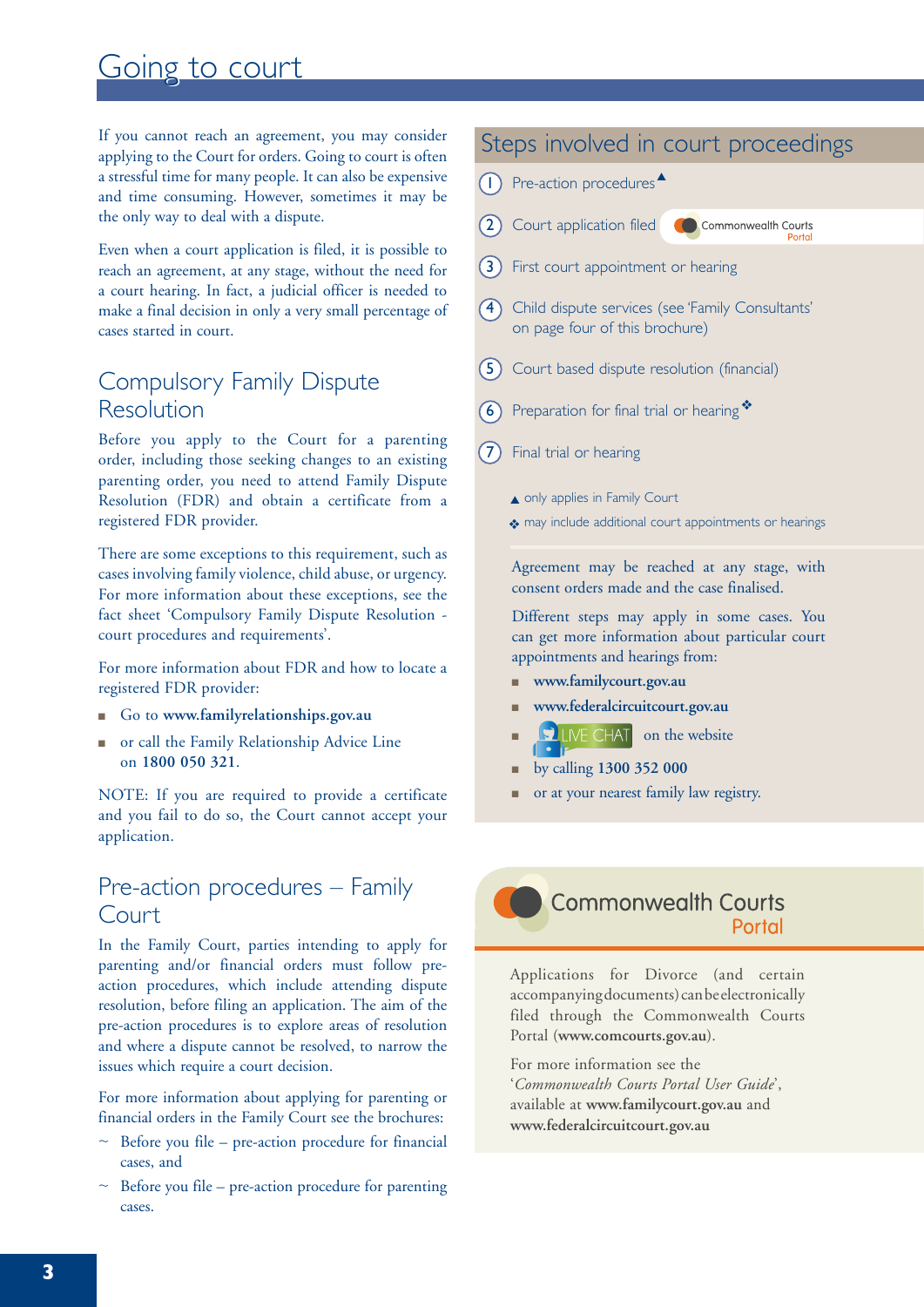## Going to court

### Family Consultants

Family consultants are psychologists and/or social workers who specialise in child and family issues after separation and divorce.

Family consultants can help you and the Court in many ways. They can:

- help you and the other party resolve your dispute
- assist and advise the Court and give evidence about your case
- write and provide a report to the Court about your family, and
- advise the Court about the services provided to families by government, community and other agencies.

Their work with you is not confidential and may be used in court at a later date.

If appropriate, the Court may also appoint a family counsellor or FDR practitioner. Communications with a family counsellor or FDR practitioner are confidential and may not be used in court.

For more information about family consultants, see the fact sheet 'Family Consultants'.

### Children at Court

Generally, courts are not an appropriate place for children. You should make other arrangements for their care when you come to court.

Sometimes children will need to attend court to speak to a family consultant or judicial officer. If this is your situation, you should check with court staff if any child care arrangements need to be made for the day.

## Compliance with court orders

When an order is made each person bound by the order must follow it. There are services in the community that can help you and your family adjust to and comply with court orders.

If the order is not complied with, you may file a court application. The Court can make an order to enforce an existing order. The Court may also make an order that discharges, varies or suspends the order or renews some or all of an earlier order, or adjourn the case to allow a person to apply for a further order that alters the existing order.

If the Court finds a person has breached (contravened) a parenting order, it may impose a range of penalties. For more information about this, see the fact sheet 'Compliance with parenting orders'.

### Interpreters

If you need an interpreter to assist you at court, please tell court staff at least two weeks before your court appointment or hearing. They will arrange a professional and independent interpreter to assist you free of charge.

If you need to contact the Family Law Courts, call the Translating and Interpreting Service on **13 14 50**. This is a free service.

The Family Law Courts respect your right to privacy and the security of your information. You can read more about the Courts' commitments and legal obligations in the fact sheet 'The Family Law Courts and your privacy'. The fact sheet includes details about information protection under the privacy laws and where privacy laws do not apply.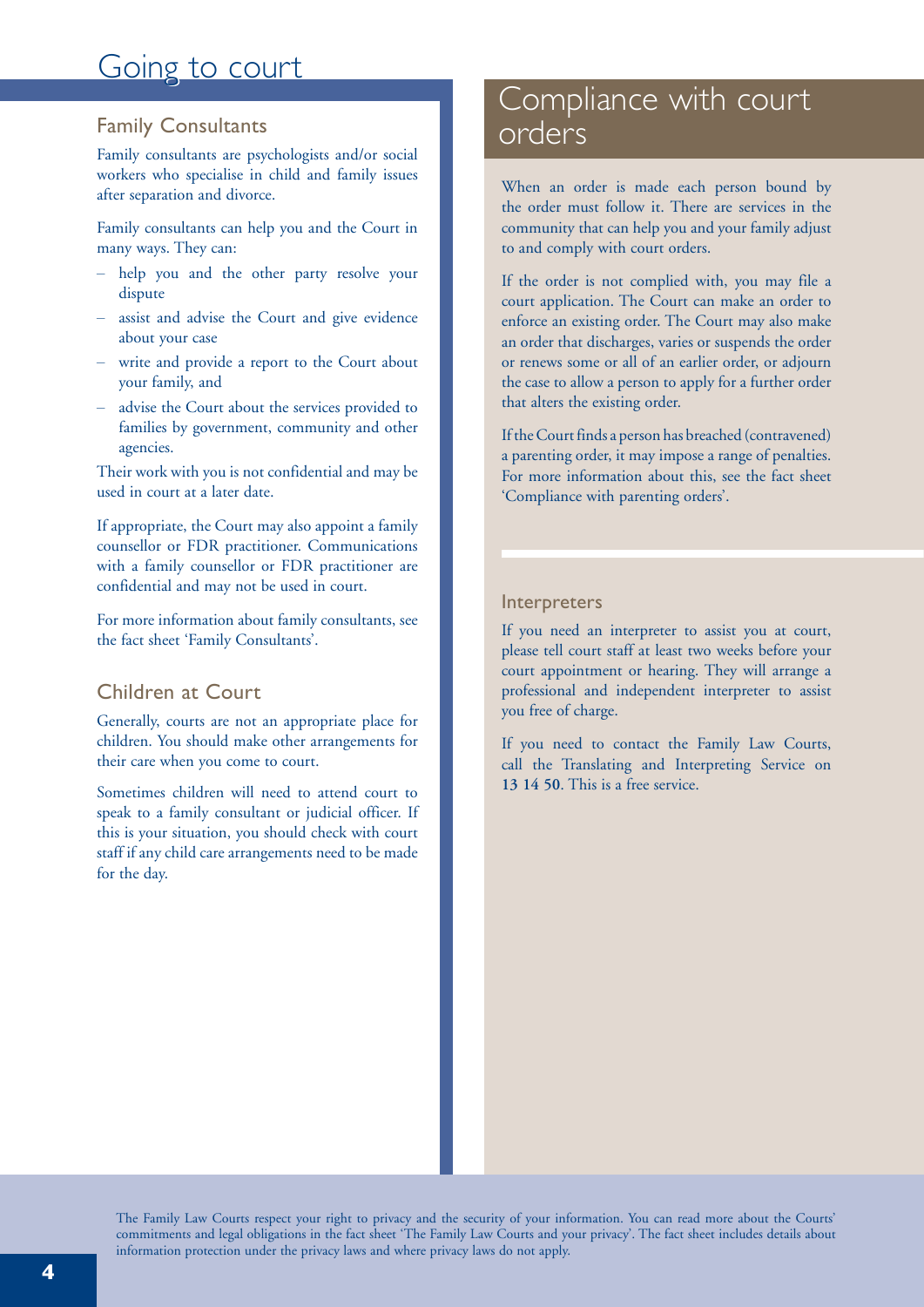## Other help available

### Family Relationship Centres

### Family Relationship Centres:

- $\sim$  provide information to help strengthen family relationships
- $\sim$  help families access other services, and
- $\sim$  provide confidential assistance for separating families; for instance, family dispute resolution.

For more information about Family Relationship Centres or to find a centre near you:

<sup>n</sup> Go to **www.familyrelationships.gov.au** or call **1800 050 321**

## Department of Human Services (Child Support) (DHS (CS))

DHS (CS) administers the Australian Government's Child Support Scheme and helps parents take responsibility for the financial support of their children after separation.

DHS (CS) has information available to support separated parents and their children. Some of the online booklets include the *Me and My* series:

- ~ Me and my Kids—Parenting from a Distance
- ~ Me and my Money—Practical money ideas
- $\sim$  What about Me?—Taking care of yourself
- $\sim$  Me, my kids and my Ex—Forming a workable relationship for the benefit of your children, and
- $\sim$  Me and my Changing Family—Moving Forward.
- <sup>n</sup> Go to **www.humanservices.gov.au**

### Department of Human Services (Centrelink)

Centrelink can help with:

- $\sim$  financial assistance
- ~ child care costs
- $\sim$  finding a job.

If you already receive a payment from Centrelink, you should contact them to advise of any changes to your circumstances to ensure you receive your correct entitlement.

Ask for the booklet 'Are you a parent or guardian?' which provides information on payments and services available that you may be eligible for as well as your rights and obligations.

To contact Centrelink or to order any of their free publications:

<sup>n</sup> Go to **www.humanservices.gov.au** or call **13 61 50** 

## Family law registries

Both the Family Court and the Federal Circuit Court of Australia (the Family Law Courts) deal with family law matters.

For more information about the Family Law Courts:

- <sup>n</sup> Go to **www.familylawcourts.gov.au**
- <sup>n</sup> Call **1300 352 000**, or
- Visit a family law registry near you.

### AUSTRALIAN CAPITAL TERRITORY

Canberra ~ Cnr University Ave and Childers St Canberra ACT 2600

#### NEW SOUTH WALES

Albury ~ Level 1, 463 Kiewa St Albury NSW 2640

Dubbo ~ Cnr Macquarie and Wingewarra Sts Dubbo NSW 2830

Lismore ~ Level 2, 29-31 Molesworth St Lismore NSW 2480

Newcastle ~ 61 Bolton St Newcastle NSW 2300

Parramatta ~ 1-3 George St Parramatta NSW 2150

Sydney ~ 97-99 Goulburn St Sydney NSW 2000

Wollongong ~ Level 1, 43 Burelli St, Wollongong NSW 2500

### NORTHERN TERRITORY

Alice Springs ~ Level 1, Centrepoint Building, Hartley St Alice Springs NT 0870

Darwin ~ Supreme Court Building, State Square Darwin NT 0800

### **OUEENSLAND**

Brisbane ~ 119 North Quay Brisbane Qld 4000

Cairns ~ Level 3 and 4, 104 Grafton St Cairns Qld 4870

Rockhampton ~ 46 East St (Cnr Fitzroy St) Rockhampton Qld 4700

Townsville ~ Level 2, Commonwealth Centre 143 Walker St Townsville Qld 4810

### SOUTH AUSTRALIA

Adelaide ~ 3 Angas St Adelaide SA 5000

### TASMANIA

Hobart ~ 39-41 Davey St Hobart Tas 7000

Launceston ~ Level 3, ANZ Building, Cnr Brisbane and George Sts Launceston Tas 7250

### VICTORIA

Dandenong ~ 53-55 Robinson St Dandenong Vic 3175 Melbourne ~ 305 William St Melbourne Vic 3000

#### WESTERN AUSTRALIA

Perth ~ Family Court of Western Australia 150 Terrace Rd Perth WA 6000 08 9224 8222